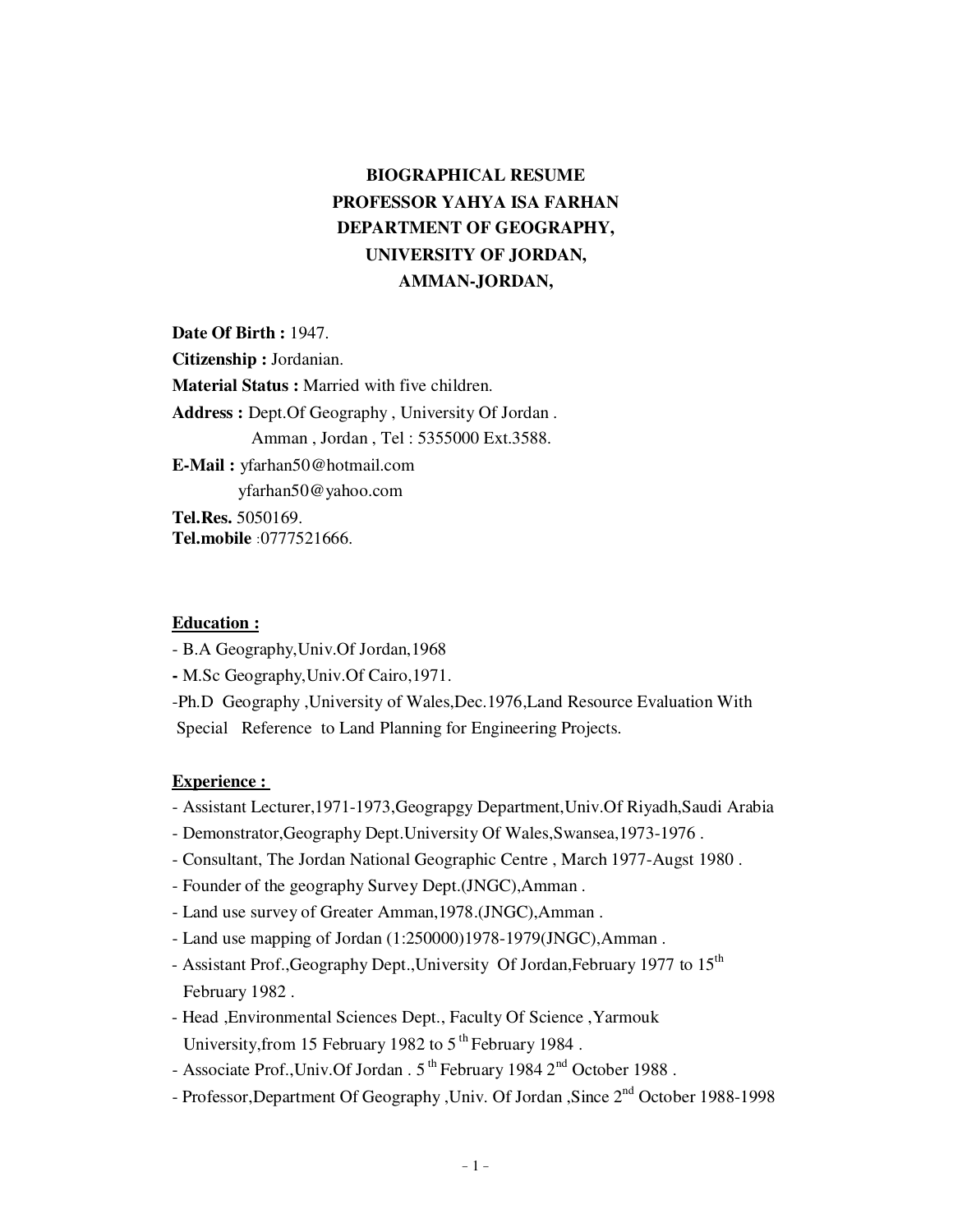- Chair, Geog. Department , Univ. Of Jordan ,September 1991-1993 .

- Consulting member,Center for water and Environmental Studies,Univ.Of Jordan,1991-1994 .Consultant,Curriculum & Geographic Education,Al-Quds Open University,Amman 1985-1987,1990-1996 .
- Member,Working Group for the Jordan Environmental Protection Strategy 1988-992
- Evaluation of the Back Road of Aqaba,with consultant group from the Imperial

College,London,the Ministry of Puplic Works & Housing,and the Engineering Consultant,Amman,1992 .

- Land Resources Survey,Safawi Badia Project,Higher Councel for Sciences and Technology,1992-1994 .

- Visiting Fulbright Professor,Department Of Geography,University Of Iowa,Iowa City,  $1^{\text{st}}$  Spet. 1996-30Jan. 1997.

- Senior Consultant of Geography & Environmental & Sciences Curriculum ,Ministry of Education ,Muscat ,Oman ,June 1998-June 2002 .

Dean, Faculty of Social Sciences and Humanities, University of Jordan, Amman, Jordan, started 22 August 2005 - 21 August 2007.

- Consulting committee of Social Sciences Curriculum , Ministry of Education , Amman , Jordan , 2006-2007 .

- Member, Editorial Board, The Arab World Geographer (1999-2003), Toronto University Press.

- Member, Editorial Board, The Jordan Journal of Social Sciences, Ministry of Higher Education and the University of Jordan, Amman, Jordan (2008- ).

## **Memberships :**

- Institute of British Geography .
- British Geomorphological Research Group .
- Egyptian Geographical Society .
- Japanese Geomorphologica Union .
- Correspondent member,Resources for the future,Washington .
- Associate member,Internaional Geomorphological Unio .

### **General Professional Interests :**

1-Arid Lands and Marginal Areas Land Resource Evaluation / Development ,Land Use Planning ,(survey, planning and management),Topographic Site Selection and Planning with Special Reference to the CSIRO(Australia) System in Land Resources Mapping& Evaluation for Planning Purposes(Morphological ,Geomorphological , Land Systems and Land Use Mapping).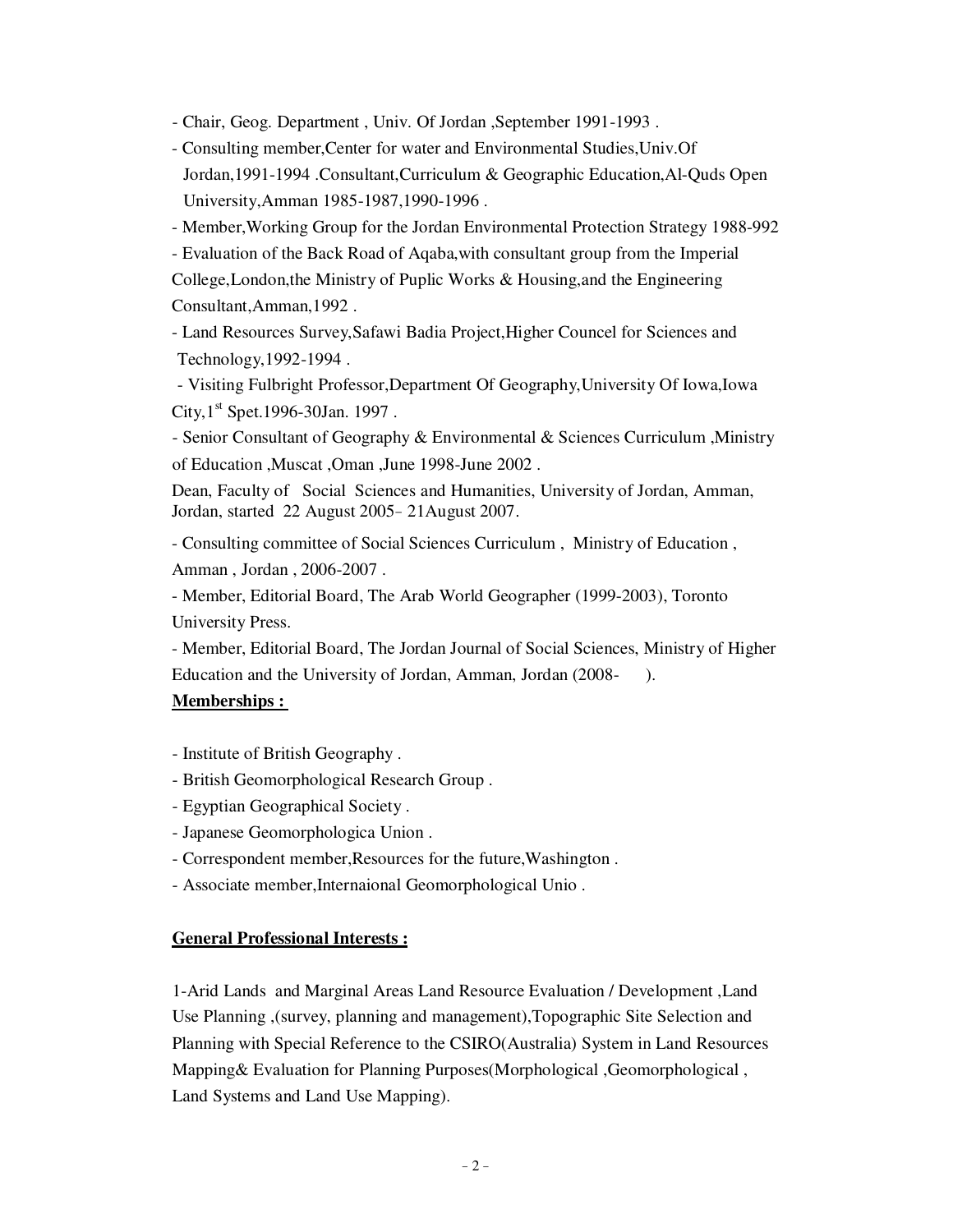2-Remote Sensing and GIS Applications for Land Resources Survey & Mapping . 3-Environmental Hazards Assessment &Mitigation (i.e Desertification, Landslides

4- Engineering Geomorphology with Special Reference to Hillslope Stability

Mapping andEvaluation for Highways Engineering and Land Development.

5- Land Resources Cartography with Special Emphasis on Selected Land Mapping Techniques (i.e the ITC system of geomorphological survey,the IGU system of detailed geomorphological mapping,and the C.S.I.R.O.and M.E.X.E. approaches for land systems mapping .

6- Environmental Impact Assessment for Development.

7- Quantitative Methods and Multivariate Statistics.

8-Cartographic Generalization.

# **Awards :**

,and Floods).

- The Jordan Laureate prize for Social Sciences,1990 .

- Appreciation certificate, International Union for Natural Conservation, 1992.

- Fulbright Research award,1996-1997 .

- 2005 INTERGRAPH Academic Achievement Award In GIS/RS Geospatial Solutions.

- Certificate of Appreciation for Scientific input in the YEMENI Workshop related to the YEMENI DISASTER PLAN,10/11-13/11,2005.

# **Published Papers (In English)**

 -1 Farhan,Y.I.,1975,Land System of Southern Jordan,Swansea Geographers,Vol.13,49-45 .

2- Farhan,Y.I.,1976,FARECO : A computer program to convert the angles and distance measurements into rectangular coordinates, Swansea Geographers,14,8-13.

3- Farhan,Y.I.,and Rouse,C.W.,1978,Slope forms in selected parts of South Wales,Swansea Geographers,Vol.16,62-67 .

4- Farhan,Y.I.,and Royse,C.W.1976,Threshold slopes in South Wales,Q.J.Enhng,Geology,Vol.9,327-338 .

5- Farhan,Y.I.,1978,Terrain Classification Based on engineering geomorphological Parameters : a multivariate approach.Proceedings of the American Society of

photogrammetry,Digital Terrain Models Symposium ,St. Louis ,U.S.A 428-468 .

6- Farhan, Y.I.,1988 Slope morphometry : a computer program to calculate hill slope morphometric indices,Iraq Geographical Society Journal,16,20-31 .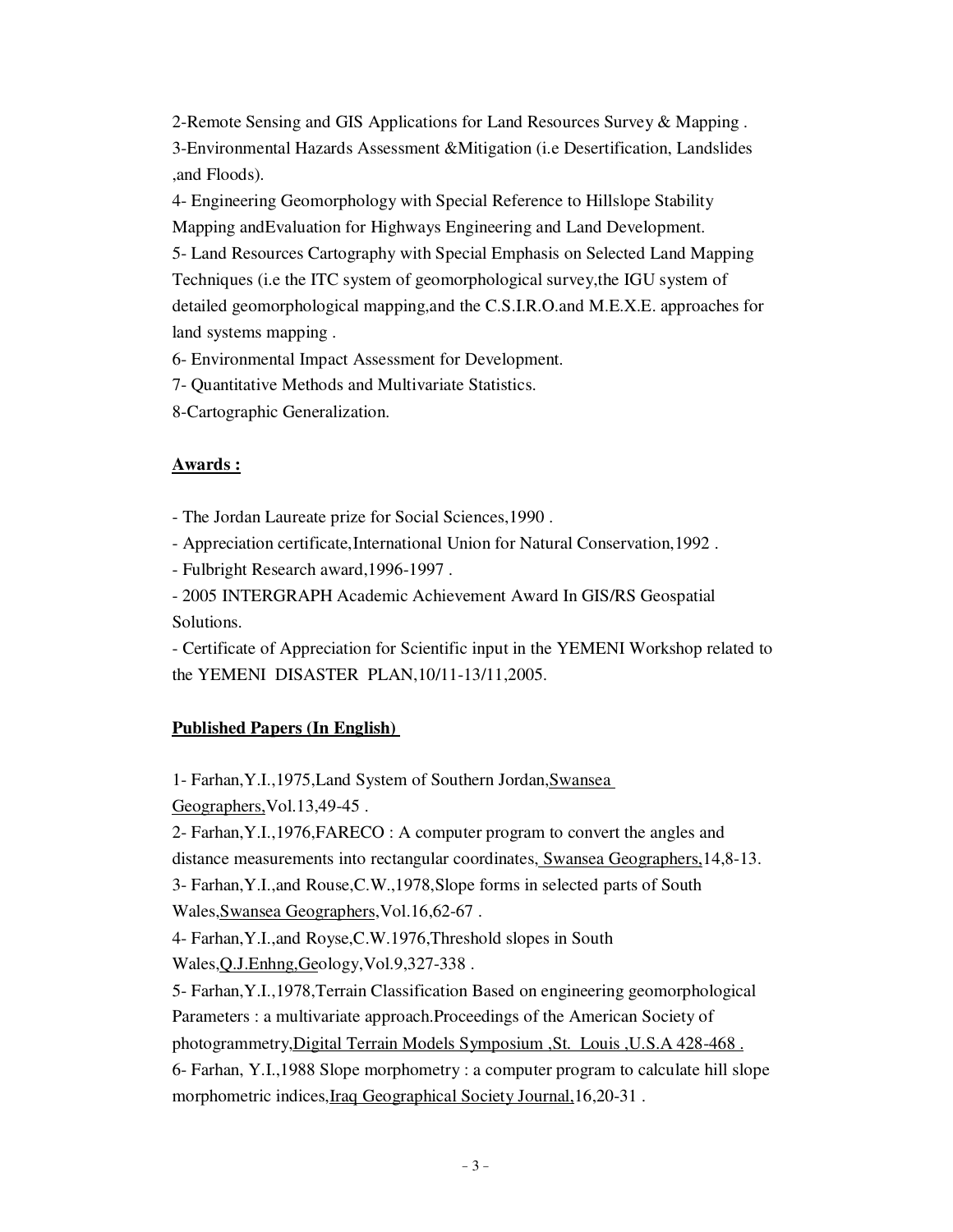7- Farhan,Y.I.,1980,The application of Aerial Photographs in Engineering Geomorphological Mapping for Highway Engineering Design and Maintenance.Tech.Papers of the American Society of Photogrammetry,St.Louis,223- 233 .

8-Farhan,Y.I.,1984,Geomorphological mapping of hill slope stability:Central East Bank of Jordan Case study, Revue Tunisiene de Grographie, 12,9-48.

9-Farhan,Y.I.,1983a,A multivariate approach to hill slope from classification : a case Study from East Bank of Jordan . Proceedings of the first Jordanian Conference in Geology, 565-591.

10- Farhan,Y.I.,1983b,Soil erosion mapping and evaluation in Jordan:A Pholotgeomorphogical approach. Tech. Papers of the 49<sup>th</sup> Annual Conference of the American Society of Photogrammetry,131-143 .

11-Farhan,Y.I.,1983c,Environmental Impact Assessment Using Sequential Aerial photographs. Tech. Papers of the  $50<sup>th</sup>$  conference of the American Society of Photogrammetry,220-231.

12- Farhan,Y.I.,1985a,Environmental Impact Assessment of Excessive Development in the Baq`a Depression,Jordan Dirasat,11(7),73-90.

13-Farhan,Y.I.,1985b,A photogeomophological approach to reconnaissance soil erosion mapping and evaluation,Dirasat,12(9),251-74.

14-Farhan,Y.I,1985c,Geomorphological mapping of Landslides Complex Area in a part of the Zerqa river. Annales de Geographie, Vol.6,31-56, (In French).

15-Farhan,Y.I.,& Hunaiti,H,1986a,Patterns of Rural development in the Belqa Governorate,Jordan:A multivariate Approach. The Arab Journal of Social Sciences, Vol.1(2), 276-283.

16-Farhan,Y.I.,&Mickble,Sh.,1986b,Applied Geomorphological Mapping and surveys in Jordan.Trans.Japanese Geomorphological Union,Vol7,(2),91-102.

17-Farhan,Y.I.,1986c,Landslides in Central Jordan with special reference to the

March 1983 rainstorm.Sing.Jour. Of Tropical Geography,Vol.7(2),80-97.

18-Farhan,Y.I.,1987a,Regionaliaztion of Surface water Catchments in the East Bank of Jordan,The Arab Journal of Humanities,Vol.7(26),304-322.

19-Farhan,Y.I.,&A. Tarazi,1987b,Urban Ecology of Jerash:1983.The Arab Journal of Humsnities,Vol.8(31),426-449.

20-Farhan,Y.I.,1986,Factors affecting the estimated total run off for surface Water Catchments in the Cental Bank of Jordan.Beitrage zur Hydrologie,5(1),457-470.

21-Farhan,Y.I.,1988,Post-construction geomorphological assessment of Amman-Irbid highway,Northern Jordan Trans .Jap .Geomorph. Union 9(2),121-134.

22-Farhan,Y.I.,1988,Hillslope environment and instability problems on the Amman-Dead Sea highway, Central Jordan, HANNON, 20, 49-72.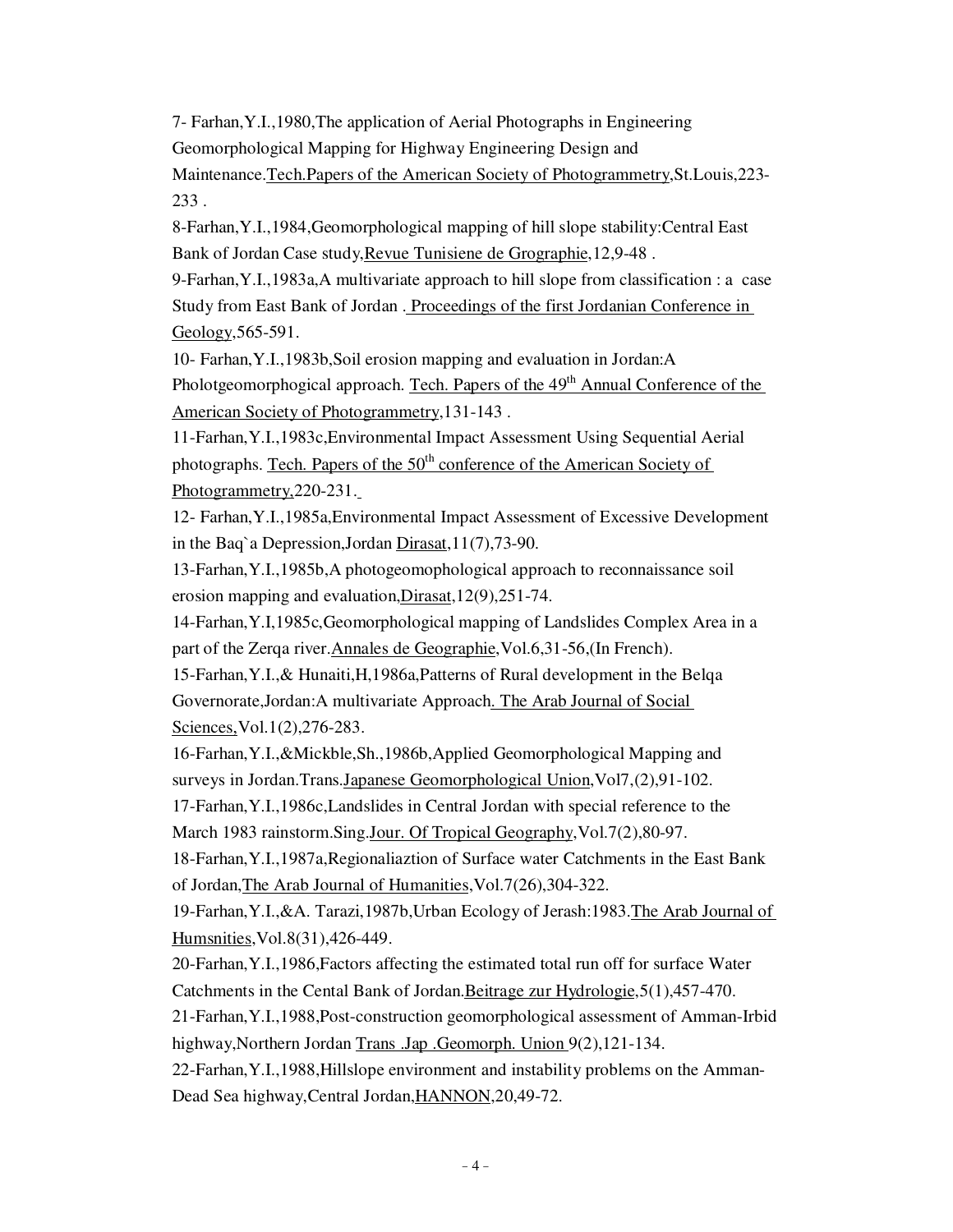23-Farhan,Y.I.,1988,Problems of slope instability on the Amman-Jerusalem

highway,Na`ur-Adasiya area,Central Jordan.Studia Geomorphologica Carpatho-Balcainca,22,91-104.

24-Farhan,Y,1999a,Landslides hazards and highway engineering in Central and Northern Jordan,In: Griffiths ,J. S. , and R. S.Marting (eds),Landslides,A.A.Bakema,Rotterdam,37- 45.

25-Farhan,Y.I.,1999b,Geomorphic Impacts of highway Construction,Their Causes and Remedies:A case Study from Aqaba,Southern Jordan,The Arab World Geographer(Toronto),2(1),1-25.

26-Farhan,Y.I.,2002,Slope stability problems in Central and Northern Jordan,The Arab World Geosrapher,(Toronto),5(4)265-290.

27-Farhan,Y.I.,Geomorphology and flood hazard in the Aqaba area(in preperation). 28-Farhan,Y.I.,The evolution of Sandstone and granite slopes in the Aqaba-Ram-Ras Naqab area,Southern Jordan(in preperation).

29-Farhan,Y.I.,Watershed planning and management in Jordan:The Wadi Shueib case study,Central Jordan(in preperation).

30-Farhan,Y.I.,Geomorphological evolution of Ras En Naqab escarpment,Southern Jordan(in preperation)

31-Farhan,Y.I.,2003,The Illegitimate and shameless war on the Iraqi Homeland and the Iraqi people. The Arab World Geographer, Vol. 6(1),30-34.

32 – Farhan, Y.,2004, Terrain analysis of Aqaba area , Southern Jordan,submitted to the Annual International Training and Management Conference by Intergraph Mapping and Geospatial Solution, April,26-28,2005,San Francisco,USA.

33 – Farhan,Y., 2004,Urban growth assessment of Aqaba city using RS/GIS techniques, submitted to the Annual International Training and Management Conference by Intergraph Mapping and Geospatial Solution, April,26-28,2005,San Francisco,USA.

 34-Farhan, Y.,2004,Stuctural geomorphology of Lower Wadi Araba using different RS supervised classification techniques , submitted to the Annual International Training and Management Conference by Intergraph Mapping and Geospatial Solution, April,26-28,2005,San Francisco,USA.

35-Farhan,Y., 2004, Geomorphological site evaluation of Teeba Town(South of Aqaba) using GIS/RS techniques, submitted to the Annual International Training and Management Conference by Intergraph Mapping and Geospatial Solution, April,26- 28,2005,San Francisco,USA.

36-Farhan ,y.,2004,Post-construction geomorphological assessment of Amman-Irbid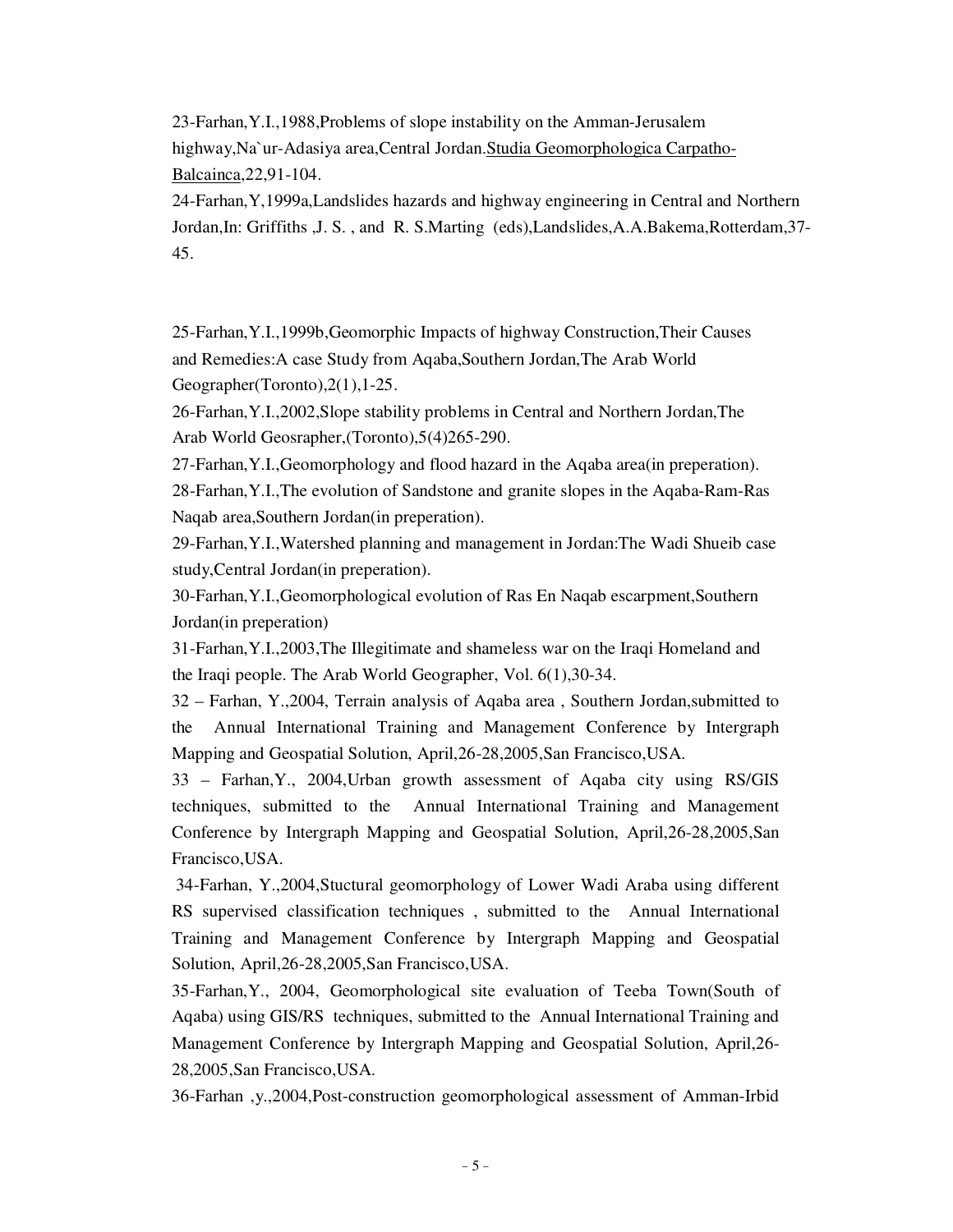highway, Swileh-Jerash area using RS/GIS techniques, submitted to the Annual International Training and Management Conference by Intergraph Mapping and Geospatial Solution, April,26-28,2005,San Francisco,USA.

37-Al-Louzi.S.,andFarhan,Y.,2009,Students' Violence at the University of Jordan, Jordan Journal of Social Siences,2(2),277-296.

## **Research Underway :**

1-Structural Geomorphology Of The Aqaba Area Using GIS/RS Techniques.

2-Geomorphological Evaluation Of Flood Hazard in Relation to Teeba Development

Plan 2003,The Southern Coast Of Aqaba, Southern Jordan, Using GIS/RS Techniques.

3-Urban Growth of Aqaba Using GIS/RS Techniques.

## **Research Papers/Monographs Published (in Arabic) :**

-1 Farhan,Y.I.,1979,Relief shading cartography,Syrian Geographical Magazine,Vol.4,18-37.

2-Farhan,Y.I.,1979,Ruseifa Phosphate mines excavation:A study in applied geomorphology,Revue tunisienne De geographie,Vol.4,7-36.

3- Farhan, Y.I., 1977, Geography and set theory, Bull. Soc. Geogr.

De`Egypt, Vol.10(new series), 61-91.

4-Farhan, Y.I., 1980, The engineering applications of geomorphological maps. Dept. of Geography,University of Kuwait,Discussion Paper No.12,73pp.

-5 Farhan,Y.I.,1982,Slope forms in Central Jordan.Yarmouk University Press,140pp.

6-Farhan,Y.I.,and S.Beheiry,1989,Geomorphology of the Eastern highlands Bordering Southern Wadi Araba,In:Farhan,y.et al.,1989,Geogmorphological studies on Southern Jordan ,Univ.of Jordan publications,p.7-50.

7-Farhan,Y.I.,1989,Geomorphology of the Quweira depression-Wadi Uheimer Basin,Southern Jordan,In:Farhan,Y.et al.,1989,Geomorphological studies on Southern Jordan,Univ. of Jordan publications,p,51-92.

8-Farhan,Y.I.,1989,Morphological analysis as a basic tool for regional development in Southern of Jordan, In: Farhan, Y., et al., 1989 Geomorphological Studies on Southern Jordan , Univ. of Jordan publications , p. 177 – 134 .

9-Farhan,Y.I.,1989, Geomorphological evaluation of terrain units for regional development in the Southern desert of Jordan, In: Farhan, Y., et al., 1989, Univ. of Jordan Publications , p. 135 – 179 .

10- Farhan,Y.I.,1989, Urban planning and the evaluation of flood hazard in arid lands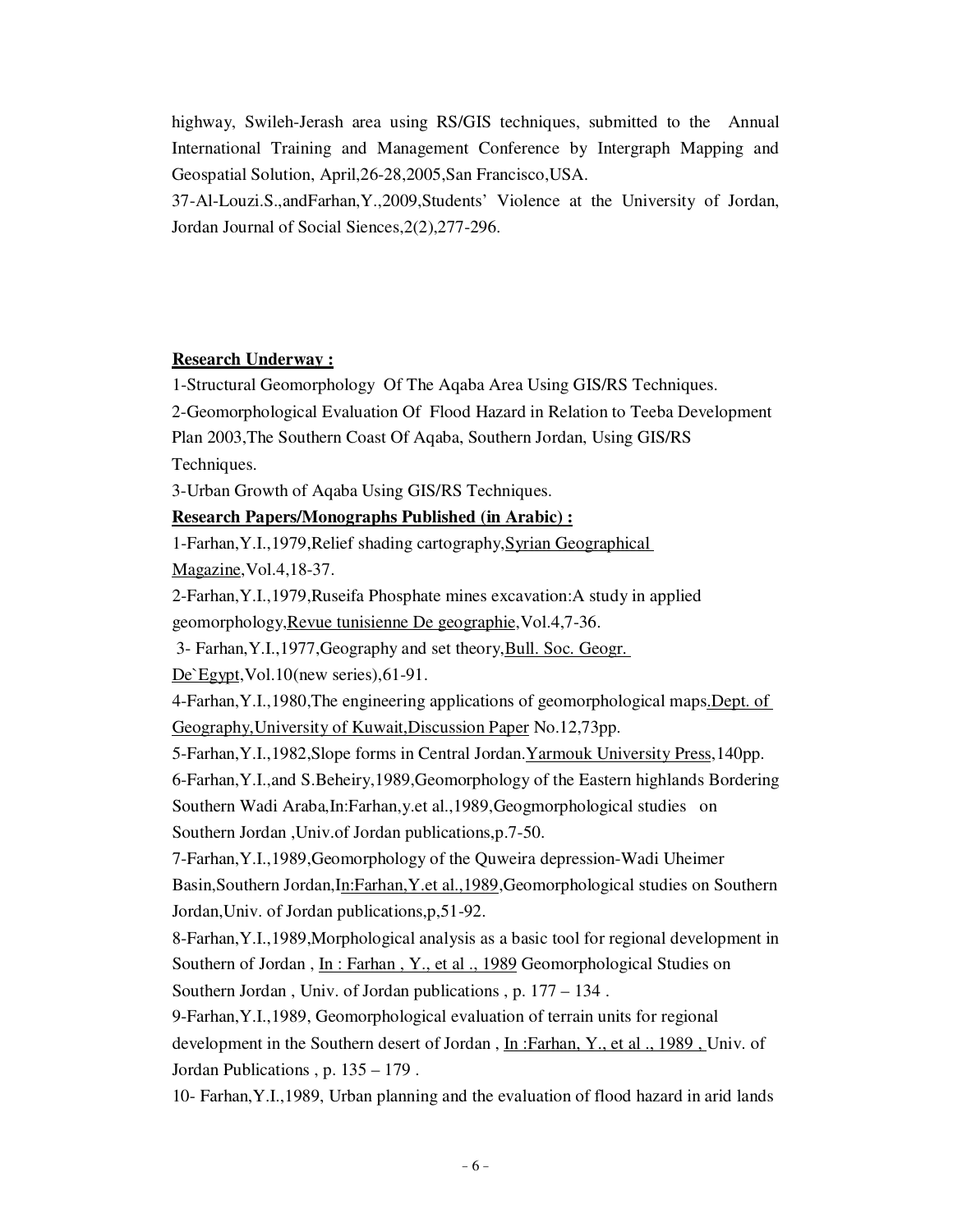of Jordan , Aqaba case study, In : Farhan , Y., et al ., 1989

Geomorphological Studies on Southern Jordan , Univ. of Jordan Publications , P. 181  $-206$ .

11-Farhan,Y.I., etal.,1992, Geomorphological Studies of Wadi Shueib , Central Jordan , manuscript .

12-Farhan,Y.I., 1982 , Geography of Amman , A Critique Study . Amman , 80 pp .

13-Farhan,Y.I., 2001 , Israeli Geopolotics of Spatial planning : The liquidation of Palestine S Cultural landscape, Qaboose University, Muscat, Oman, In Pess.

14- Farhan,Y.I., Earth Science input in planning with case studies ( in Preperation )

### **Text Books Published ( in Arabic ) :**

1-Farhan,Y.I., et , al ., 1980 , Physical geography and cartography , Sultanate of Oman , Ministry of Education , For class no . 10 , Secondary Schools , 380 pp . 2-Farhan, Y.I., et , al., 1981, Human Geography, Sultanate of Oman, Ministry of Education , For class no . 11 , Secondary Schools , 372 pp . 3-Farhan,Y.I., et , al ., 1982 , Regional geography , Sultanate of Oman , Ministry of Education , For class no . 12 , Secondary Schools , 420 pp . 4- Farhan,Y.I., et , al ., Environmental problems I . Sultanate of Oman , Ministry of Education , For class no . 11, Secondary Schools , 140 pp. 5-Farhan, Y.I., et al., 1983, Environmental problems II. Sultanate of Oman, Ministry of Education , For class no . 12 , Secondary Schools , 140 pp . 6-Farhan,Y.I., et al ., 1984, Methodology of Geographic research , Sultanate of Oman , Ministry of Education , First Year , Community Colleges , 350 pp . 7-Farhan,Y.I., et al ., 1984, Introduction to Geology and Astronomy , Sultanate of Oman , Ministry of Education , First Year , Community Colleges , 370 pp . 8-Farhan,Y.I., et al ., 1986, Environmental Science , Sultanate of Oman , Ministry of Education , Second year , Community Colleges , 370 pp . 9-Farhan, Y.I., et al., 1986, Geographical Studies in the Arab World. Sultanate of Oman , Ministry of Education , Second year , Community Colleges , 360 pp . 10-Farhan,Y.I., et al ., 1986, Environmental Education , Sultanate of Oman , Ministry of Education , Second year , Community Colleges , 160 pp . 11-Farhan,Y.I., et al ., 1987, Techniques of Applied Education Research Sultanate of Oman , Ministry of Education , Second year , Community Colleges , 400 pp . 12-Farhan,Y.I., and S. Gharaibeh , 1987, Introduction to Environmental Sciences , Amman , 410 pp .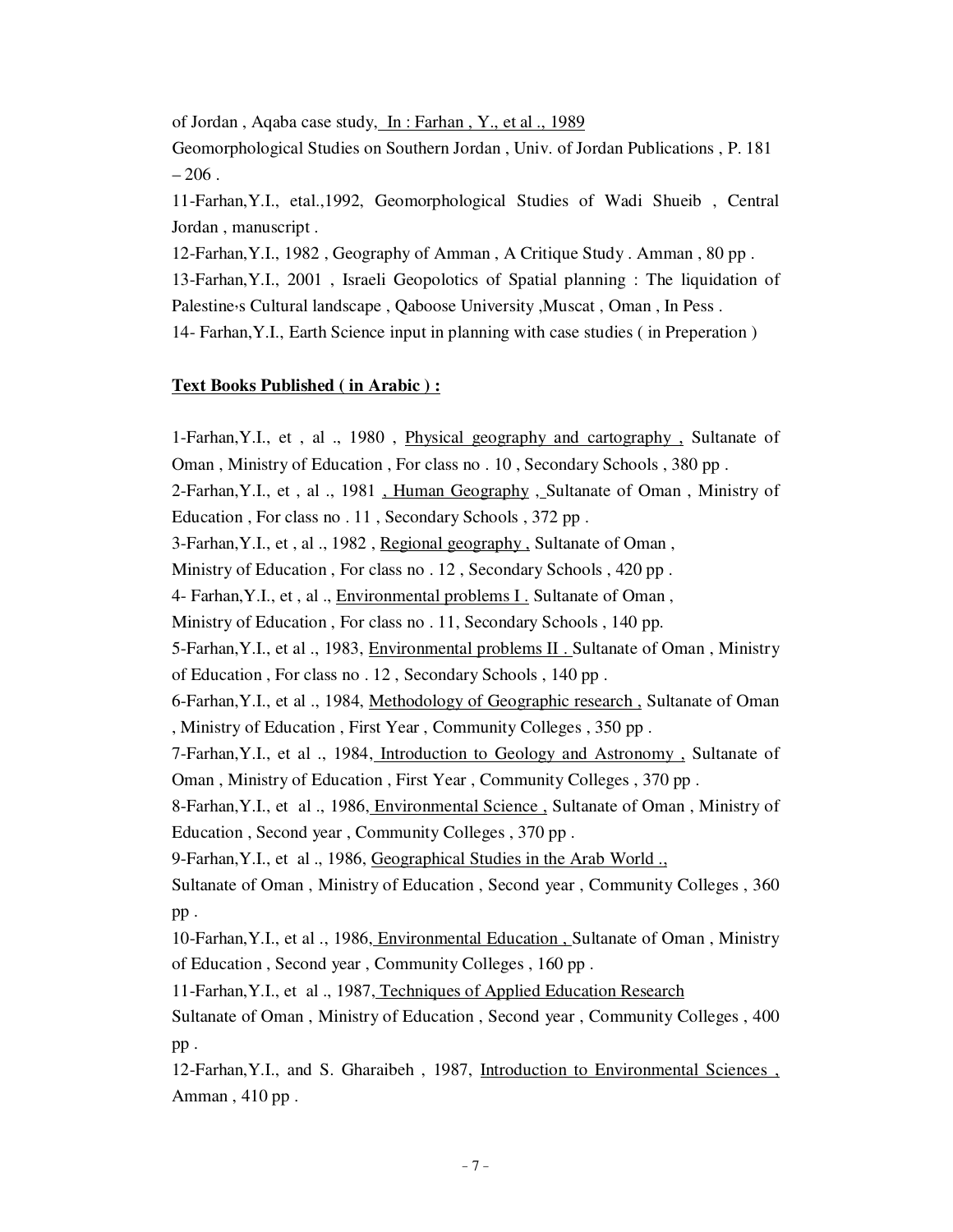13-Farhan,Y.I., 1987, Remote Sensing and it's Applications , Vol. 1 , Aerial photo – interpretation , Amman , 280 pp .

14-Farhan,Y.I., et al ., 1988, Introduction to physical Geography , Amman , 250 pp .

15-Farhan,Y.I., et al ., 1989, Development of the Arab World : Present and Future , Amman , 240 pp .

16-Farhan,Y.I., The I.T.C System of Geomorphological Survey . By : Verstappen , H., and R. Van Zuidam , 1975 . I.T.C Enschede , the Netherland ( A Translation ) .

17-Farhan,Y.I., et al ., 1993, Physical Geography , Al-Quds Open University , Amman 450 pp .

18-Farhan,Y.I., et al ., 1993, Environment ,population & Resources in the Arab World , Al-Quds Open University , Amman 450 pp .

19-Farhan,Y.I., et al ., 1995, Concepts In Social Science , Ministry of Education , Republic of Yeman , 398 pp .

20-Farhan,Y.I., et al ., 1995, Political Geography , Al-Quds Open University , Amman 350 pp .

21-Farhan,Y.I., et al ., 1993, Handbook of Environmental Education , Ministry of Education , Republic of Yeman , 165 pp .

22-Farhan,Y.I., et al ., 1995, Urban Geography , Al-Quds Open University , Amman , 360 pp .

23-Farhan,Y.I., et al ., 1996, The Arab World , AL-Quds Open University , Amman , 240 pp .

24-Farhan,Y., 1999, Physical features of my home country , In : Social studies textbook ( Basic Education ) 3**rd** class , 13 – 52 , Ministry of Education , Muscat , Oman .

25-Farhan,Y., 1999, Natural Resources of my Environment , In : Social studies textbook (Basic Education ) 3**rd** class , 53 – 96 , Ministry of Education , Muscat , Oman .

26-Farhan,Y., 2000, Maps & Directions , In : Social studies textbook ( Basic Education ) 4**th** class , Part 1 , 11 – 40 , , Ministry of Education , Muscat , Oman .

27-Farhan,Y., 2000, The Globe , In : Social studies textbook (Basic Education ) 4**th** class , Part 2 , 85 – 132 , Ministry of Education , Muscat , Oman .

28-Farhan,Y., 2001, The Sultunate of Oman , In : Social studies textbook (Basic Education ) 4**th** class , Part 2 , 9 – 67 , Ministry of Education , Muscat , Oman .

29-Farhan,Y., 2001, Water Resources of Oman , In : Social studies textbook (Basic Education ) 4**th** class , Part 2 , 93 – 129 , Ministry of Education , Muscat , Oman .

30-Farhan,Y., 2001, The physical setting of the Arab World , In : Social studies textbook (Basic Education ) 5**th** class , Part 1 , 9 – 68 , Ministry of Education , Muscat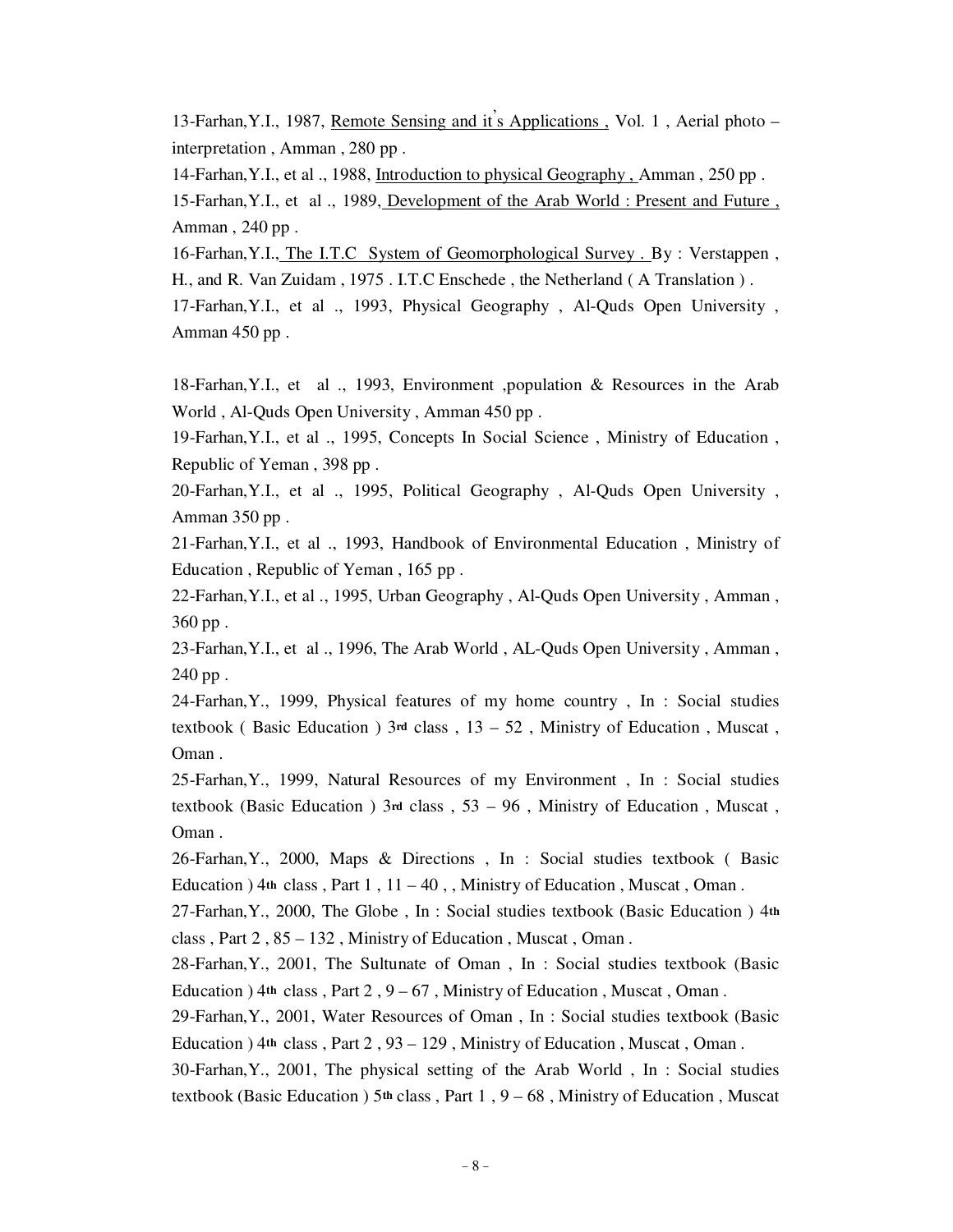, Oman .

31-Farhan,Y., 2002, The Eart System : The lithosphere , In : Social studies textbook (Basic Education ) 6 **th** class , Part 1 , 9 – 52 , Ministry of Education , Muscat , Oman . 32-Farhan,Y., 2001, The Sultunate of Oman , In : Social studies textbook (Basic Education  $\overline{)6}$  th class, Part 2, 11 – 59, Ministry of Education, Muscat, Oman.

## **Conferences & Symposiums :**

The author participated in Several Scientific conferences and symposiums in Jordan , Arab countries & Abroad . Among these conferences and symposiums are :

1-Regional Hydrological Conference , IGU , Friebrug , Germany , Aug. 1984 .

2-First & Third Jordanian Geological Conferences , 1982 , 1985 , Amman

3-The First International Geomorphological Conference , Manchester , Sept. 1985 .

4-The Oman Secondary Schools and Community Colleges Curriculums Symposiums , Muscat , 1978 – 1985 .

5-The Joint Jordan – French Symposium on Remote Sensing Technology with Reference to Spot Satellite , Feb., 1986 .

6-The Second Conference of the Arab Geographic Union , Baghdad , 1993

7-The Symposium of Arid lands Management , Mu'ta University & Arab Geographical Union , Mu'ta University , Nov. 1994 .

8-2005 Geospatial Information International Conference Organized By INTERGRAPH, 26-28 April ,San Fransico , USA.

9-The Yemeni Workshop on Disaster Mitigatio Plan,10/11-13/11,2005, UNDP,Sanaa,Yemen .

#### **Master and Ph. D Theses Supervised :**

1-Rural Development in the Irbid Governorate , Ain Shams University , Cairo , 1980 , Joint Supervision ( M.A ) .

2-Geomorphology of Tafoni in Sands tones of southern Jordan , Erlangen University , Germany , 1986 , Joint Supervision ( Ph.D ) .

3-Development of the Capital of Amman , Tubingen University , Germany , 1987 , Joint Supervision ( Ph.D ) .

4-Development of Southern Badia of Jordan, University of Iowa , in preperation , Joint Supervision ( Ph.D ) .

5-Soil Erosion Susceptibility in the Baqa Depression , Dept. of Geography , University of Jordan, M.A , 1985 .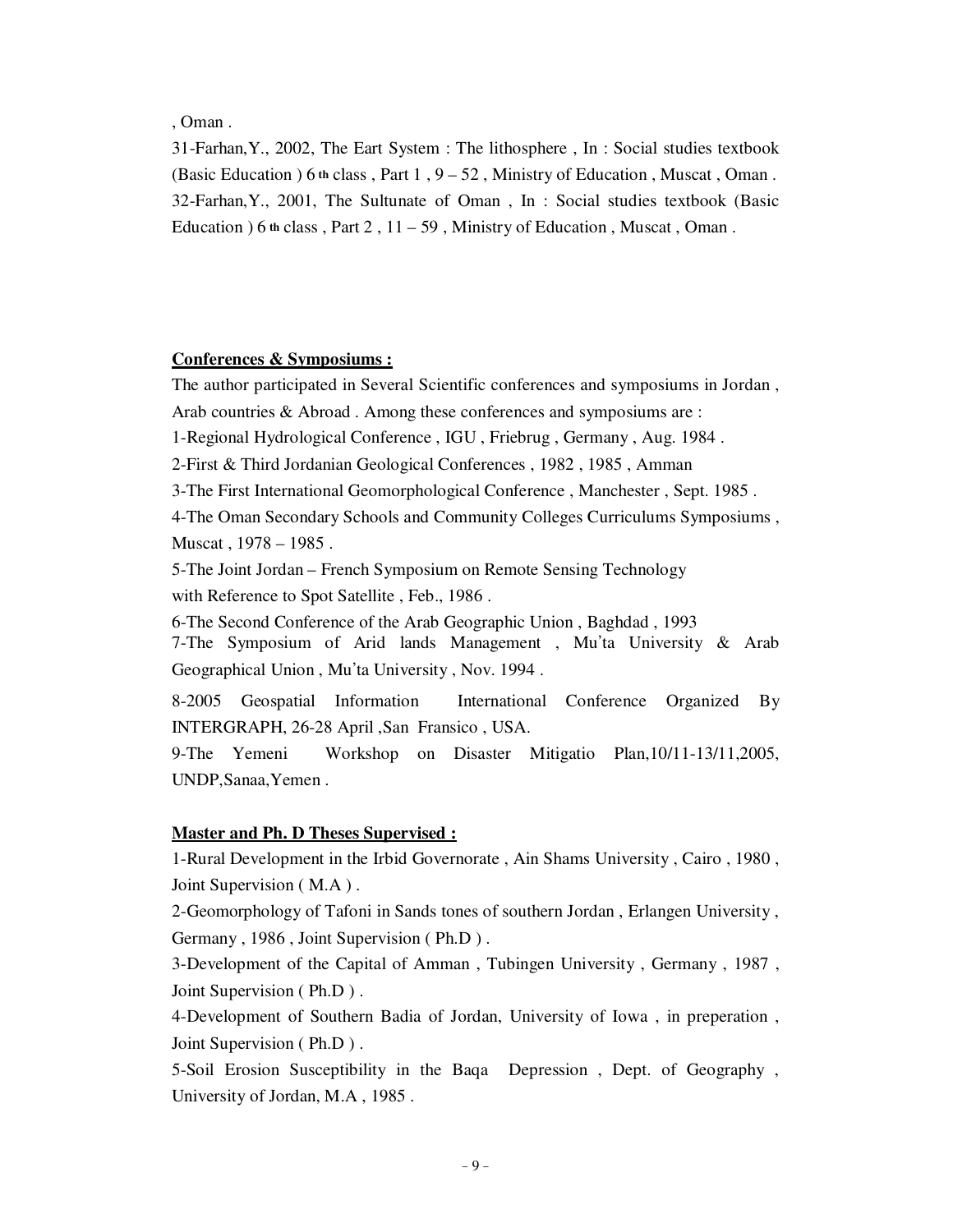6-Geomorphology of Wadi Kerak , Central Jordan , Dept. of Geography , University of Jordan, M.A , 1986 .

7-Desertification in Northern Jordan( Mafraq Governorate) , Dept. of Geography , University of Jordan, M.A , 1987 .

8-Soil Erosion Susceptibility of Wadi Shueib , Central Jordan , Dept. of Geography , University of Jordan, M.A , 1988 .

9-Morphological patterns of Wadi Shueib , Central Jordan , Dept. of Geography , University of Jordan, M.A , 1991 .

10-Unplanned Land use Development of Amman , using remote sensing Techniques , Two Case Studies),Dept . of Geography , University of Jordan, ( M.A ) , 1991 .

11-Hillslope Stability of King Tala Dam Area , Dept. of Geography , University of Jordan , Amman , ( M.A ) , 1994 .

12-Terrain Evaluation for Urban Development in the Salt Area , Jordan , Dept. of Geography , University of Jordan, ( M.A ) , 1994 .

13-Comparative Geomorphological Cartography : Application on Central Jordan ( 1 : 50000 ) , Dept. of Geography , University of Jordan, ( M.A ) , 1993 .

14-Basalt Landforms in the Safawi Area , Northern Jordan , M.A , Dept. of Geography , University of Jordan , 1995 .

15-Evaluation of land Resources in an area in the Safawi , Northern Jordan , M.A , Dept. of Geography , University of Jordan , 1995 .

16-Environmental Impact Assessment of Development in the Aqaba area Southern Jordan , M.A , Dept. of Geography , University of Jordan , 1995

17- Environmental Impact Assessment of industry in Sana City , Yemen , M.A , Dept. of Geography , University of Jordan , 1995 .

18-Soil Erosion Measurements in the Salt Area , ( M.A ) , Dept. of Geography , University of Jordan , 1994 .

19- Soil Erosion Measurements in the Muwaqar Area , M.A , Dept. of Geography , University of Jordan .

20- Soil Erosion Measurements in the Azraq Area , M.A , Dept. of Geography , University of Jordan .

21-Generalization in Geomorphological Cartography , M.A , Dept. of Geography , University of Jordan .

22-Geomorphology of Ras Ea Naqb Escarpment , M.A , Dept. of Geography , University of Jordan .

23-Geomorphology of the Alluvial fans , at the Upper Wadi Yutum , M.A, Dept. of Geography , University of Jordan .

24- Geomorphology of the Hasma area , Southern Jordan , M.A , Dept. of Geography